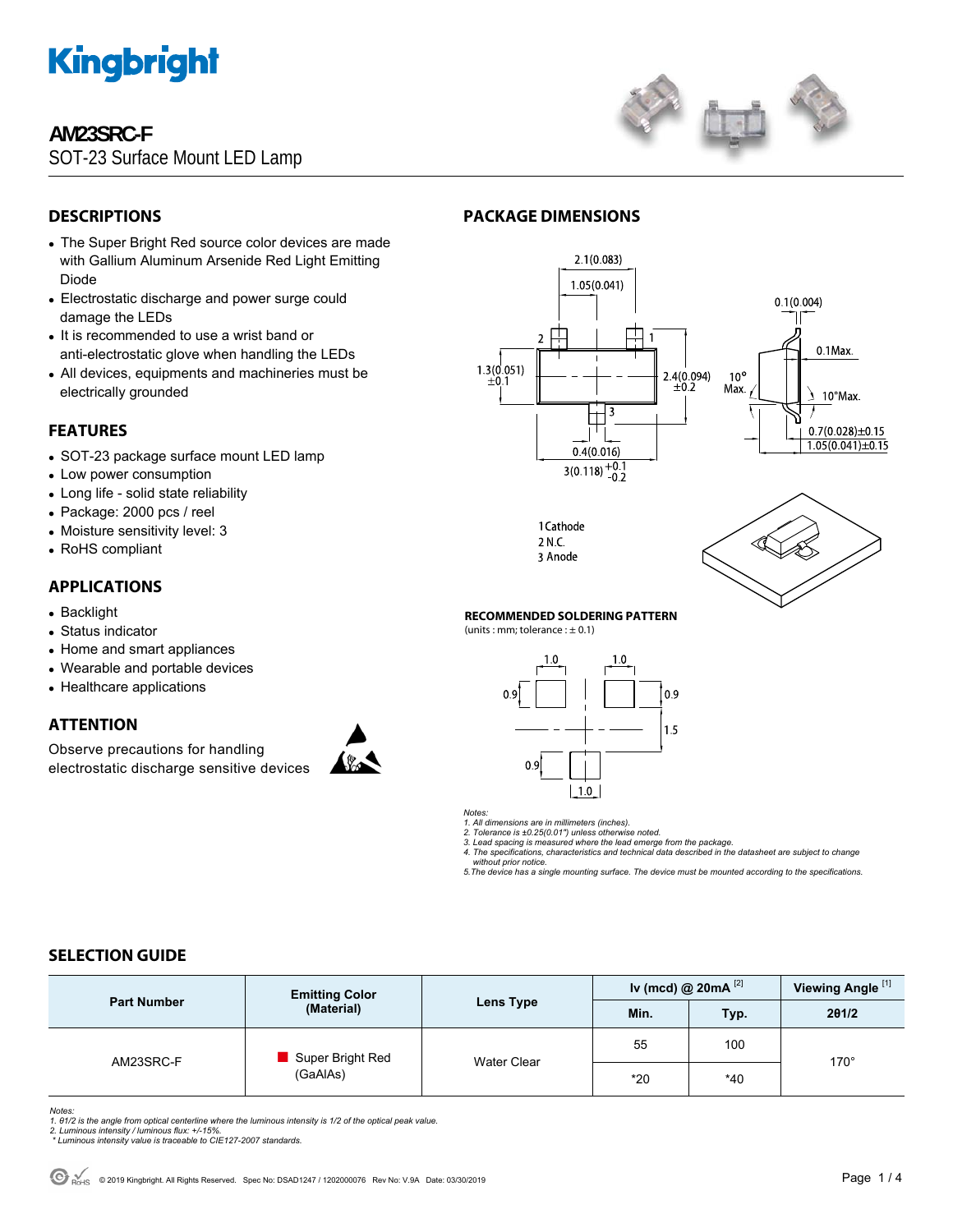# **Kingbright**

## **ELECTRICAL / OPTICAL CHARACTERISTICS at T<sub>A</sub>=25°C**

| <b>Parameter</b>                                    |                                                 |                  | Value       |                          |    |
|-----------------------------------------------------|-------------------------------------------------|------------------|-------------|--------------------------|----|
|                                                     | Symbol<br><b>Emitting Color</b><br>Typ.<br>Max. |                  | <b>Unit</b> |                          |    |
| Wavelength at Peak Emission $I_F = 20 \text{mA}$    | $\lambda_{\rm peak}$                            | Super Bright Red | 655         | $\overline{\phantom{a}}$ | nm |
| Dominant Wavelength $I_F$ = 20mA                    | $\lambda_{\text{dom}}$ [1]                      | Super Bright Red | 640         | $\overline{\phantom{a}}$ | nm |
| Spectral Bandwidth at 50% Φ REL MAX<br>$I_F = 20mA$ | Δλ                                              | Super Bright Red | 20          | $\overline{\phantom{a}}$ | nm |
| Capacitance                                         | С                                               | Super Bright Red | 45          | $\overline{\phantom{a}}$ | pF |
| Forward Voltage $I_F = 20mA$                        | $V_F$ <sup>[2]</sup>                            | Super Bright Red | 1.85        | 2.5                      | v  |
| Reverse Current ( $V_R$ = 5V)                       | l <sub>R</sub>                                  | Super Bright Red |             | 10                       | μA |

*Notes:* 

1. The dominant wavelength (λd) above is the setup value of the sorting machine. (Tolerance λd : ±1nm. )<br>2. Forward voltage: ±0.1V.<br>3. Wavelength value is traceable to CIE127-2007 standards.<br>4. Excess driving current and

## **ABSOLUTE MAXIMUM RATINGS at T<sub>A</sub>=25°C**

| <b>Parameter</b>                        | Symbol                     | Value          | <b>Unit</b>  |
|-----------------------------------------|----------------------------|----------------|--------------|
| Power Dissipation                       | $P_D$                      | 75             | mW           |
| Reverse Voltage                         | $V_R$                      | 5              | $\vee$       |
| Junction Temperature                    | $T_j$                      | 115            | $^{\circ}C$  |
| <b>Operating Temperature</b>            | $\mathsf{T}_{\mathsf{op}}$ | $-40$ to $+85$ | $^{\circ}C$  |
| Storage Temperature                     | $T_{\text{stg}}$           | $-40$ to $+85$ | $^{\circ}$ C |
| DC Forward Current                      | ΙF                         | 30             | mA           |
| <b>Peak Forward Current</b>             | $I_{FM}$ <sup>[1]</sup>    | 155            | mA           |
| Electrostatic Discharge Threshold (HBM) | $\overline{\phantom{a}}$   | 3000           | $\vee$       |

Notes:<br>1. 1/10 Duty Cycle, 0.1ms Pulse Width.<br>2. Relative humidity levels maintained between 40% and 60% in production area are recommended to avoid the build-up of static electricity – Ref JEDEC/JESD625-A and JEDEC/J-STD-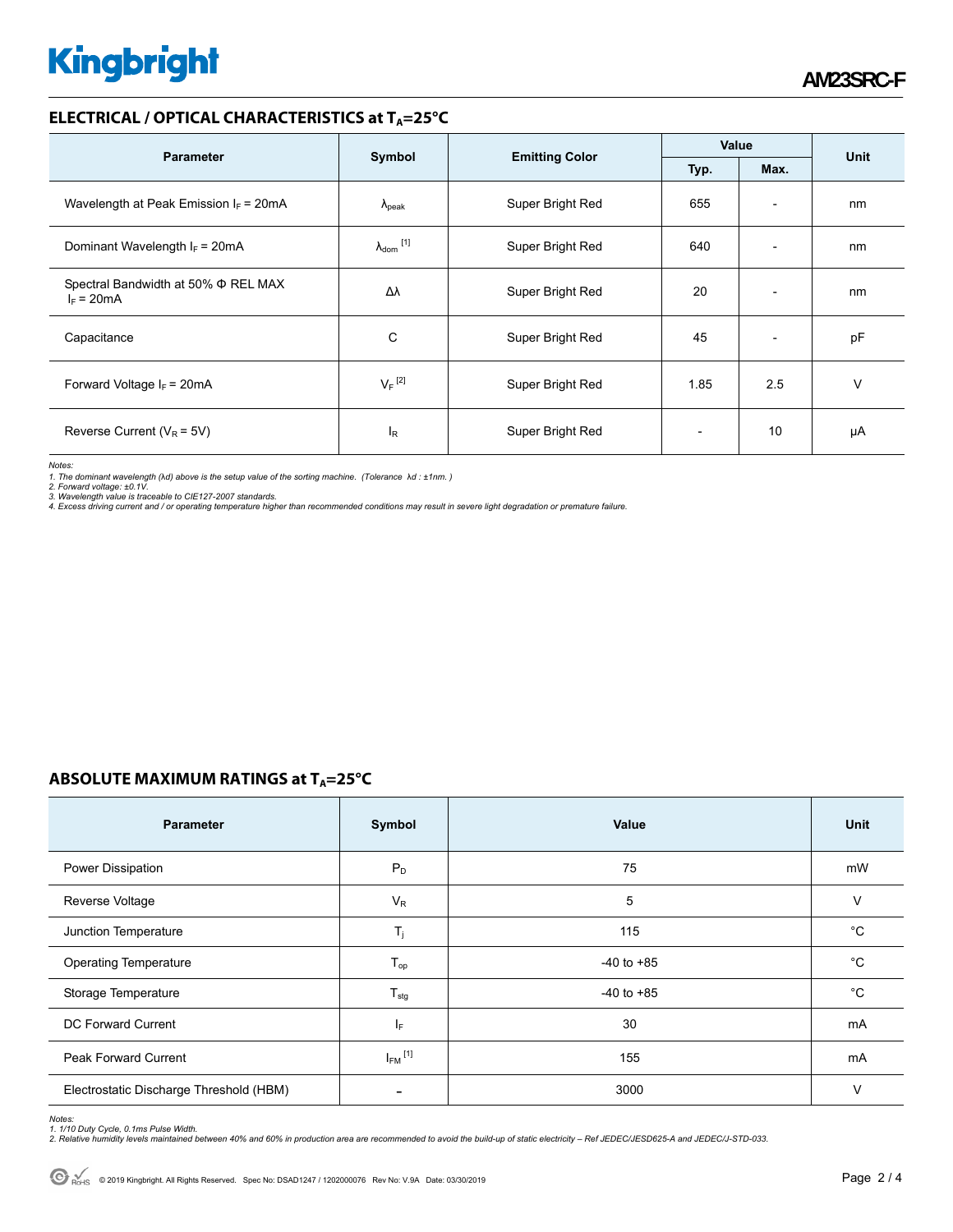# **Kingbright**

## **TECHNICAL DATA**



#### **SPATIAL DISTRIBUTION**



#### **SUPER BRIGHT RED**





#### **REFLOW SOLDERING PROFILE for LEAD-FREE SMD PROCESS**



#### *Notes:*

- 
- 
- 1. Don't cause stress to the LEDs while it is exposed to high temperature.<br>2. The maximum number of reflow soldering passes is 2 times.<br>3. Reflow soldering is recommended. Other soldering methods are not recommended as the  *cause damage to the product.*

#### **TAPE SPECIFICATIONS** (units : mm)



#### **REEL DIMENSION** (units : mm)